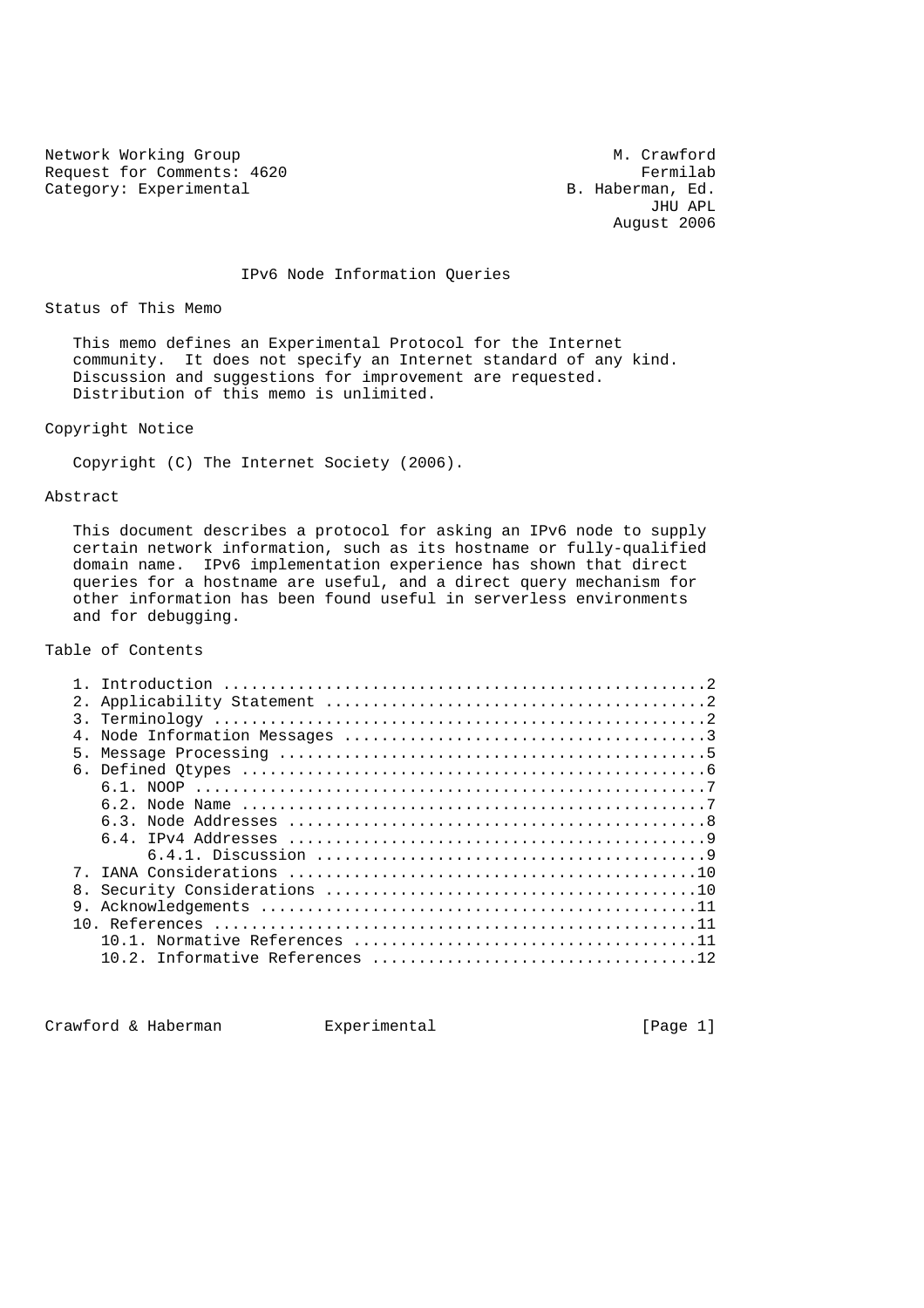# 1. Introduction

 This document specifies a mechanism for discovering information about names and addresses. The applicability of these mechanisms is currently limited to diagnostic and debugging tools and network management (e.g., node discovery). In the global internet, the Domain Name System (DNS) [1][2] is the authoritative source of such information and this specification is not intended to supplant or supersede it. In fact, in a well-supported network, the names and addresses dealt with by this mechanism will be the same ones, with the same relationships, as those listed in the DNS.

 This new Node Information protocol provides facilities that are not found in the DNS, for example, discovering relationships between addresses without reference to names. The functions that do overlap with the DNS may be useful in serverless environments, for debugging, or in regard to link-local and unique-local addresses [3] that often will not be listed in the DNS.

# 2. Applicability Statement

 IPv6 Node Information Queries include the capability to provide forward and reverse name lookups independent of the DNS by sending packets directly to IPv6 nodes or groups of nodes.

 The applicability of these mechanisms is currently limited to diagnostic and debugging tools and network management (e.g., node discovery). These mechanisms can be used to learn the addresses and names for nodes on the other end of a point-to-point link or nodes on a shared-medium link such as an Ethernet. This is very useful when debugging problems or when bringing up IPv6 service where there is no global routing or DNS name services available. IPv6's large auto configured addresses make debugging network problems and bringing up IPv6 service difficult without these mechanisms. An example of an IPv6 debugging tool using IPv6 Node Information Queries is the ping6 program in the KAME (http://www.kame.net), USAGI, and other IPv6 implementations.

 The mechanisms defined in this document may have wider applicability in the future, but any use beyond debugging and diagnostic tools is left for further study and is beyond the scope of this document.

# 3. Terminology

 A "Node Information Query" (or "NI Query") message is sent by a "Querier" node to a "Responder" node in an ICMPv6 packet addressed to the "Queried Address". The Query contains a "Subject Address" (which may differ from the Queried Address and may be an IPv6 or IPv4

Crawford & Haberman Experimental **Experimental** [Page 2]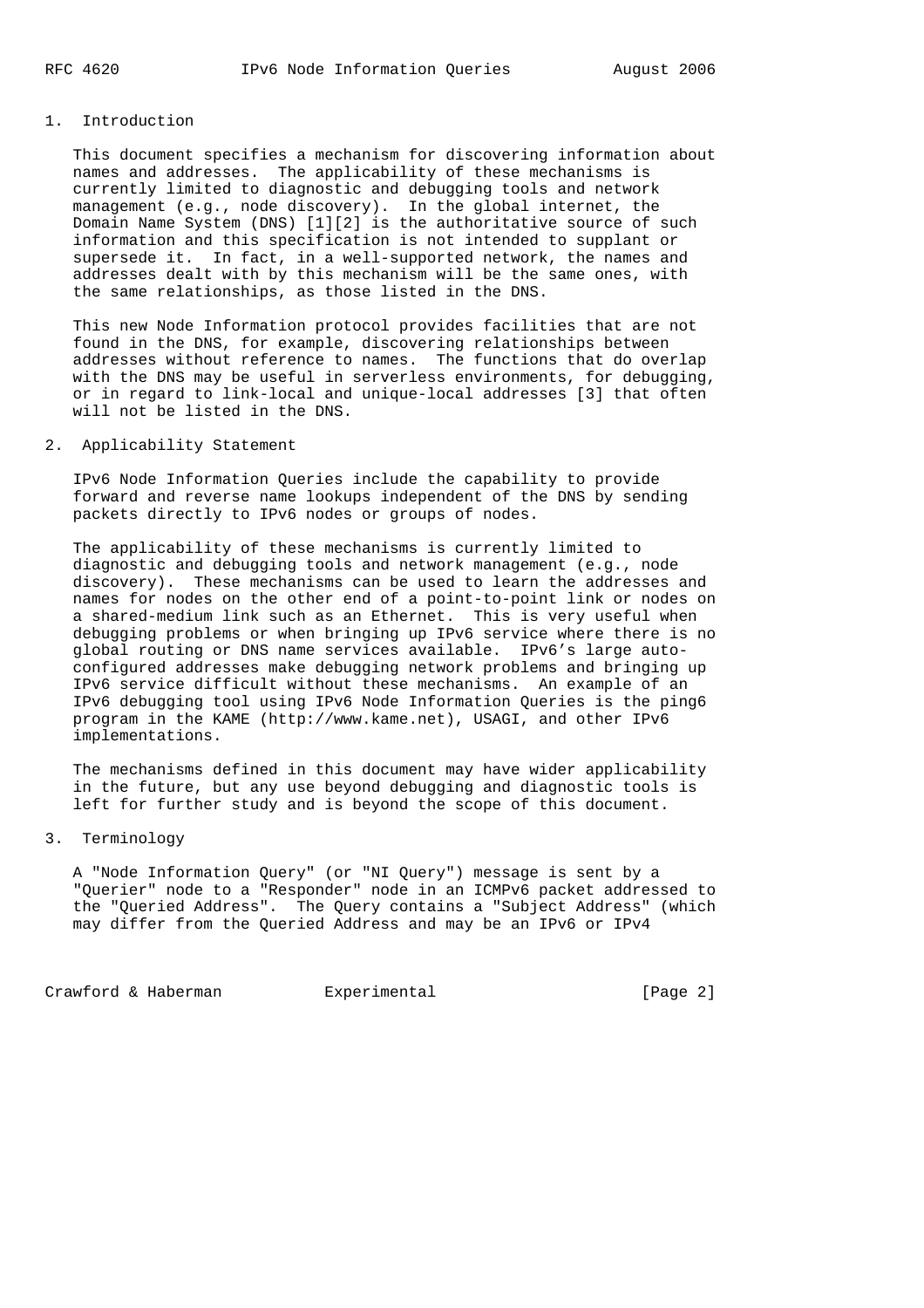address) or a "Subject Name". The Responder sends a "Node Information Reply" to the Querier, containing information associated with the node at the Queried Address. A node receiving an NI Query will be termed a Responder even if it does not send a reply.

 The word "name" in this document refers to a hostname with or without the domain. Where necessary, the cases of fully-qualified and single-label names will be distinguished.

 The key words "MUST", "MUST NOT", "REQUIRED", "SHALL", "SHALL NOT", "SHOULD", "SHOULD NOT", "RECOMMENDED", "MAY", and "OPTIONAL" in this document are to be interpreted as described in [4].

 Packet fields marked "unused" must be zero on transmission and, aside from inclusion in checksums or message integrity checks, ignored on reception.

4. Node Information Messages

 Two types of Node Information messages, the NI Query and the NI Reply, are carried in ICMPv6 [5] packets. They have the same format.

|      |       | 0 1 2 3 4 5 6 7 8 9 0 1 2 3 4 5 6 7 8 9 0 1 2 3 4 5 6 7 8 9 0 1 |  |
|------|-------|-----------------------------------------------------------------|--|
| Type | Code  | Checksum                                                        |  |
|      | Otype | Flaqs                                                           |  |
|      |       | Nonce                                                           |  |
|      |       |                                                                 |  |
|      |       | Data                                                            |  |
|      |       |                                                                 |  |

Figure 1: Node Information Messages

Fields:

o Type

- \* 139 NI Query
- \* 140 NI Reply

Crawford & Haberman Experimental Figure 21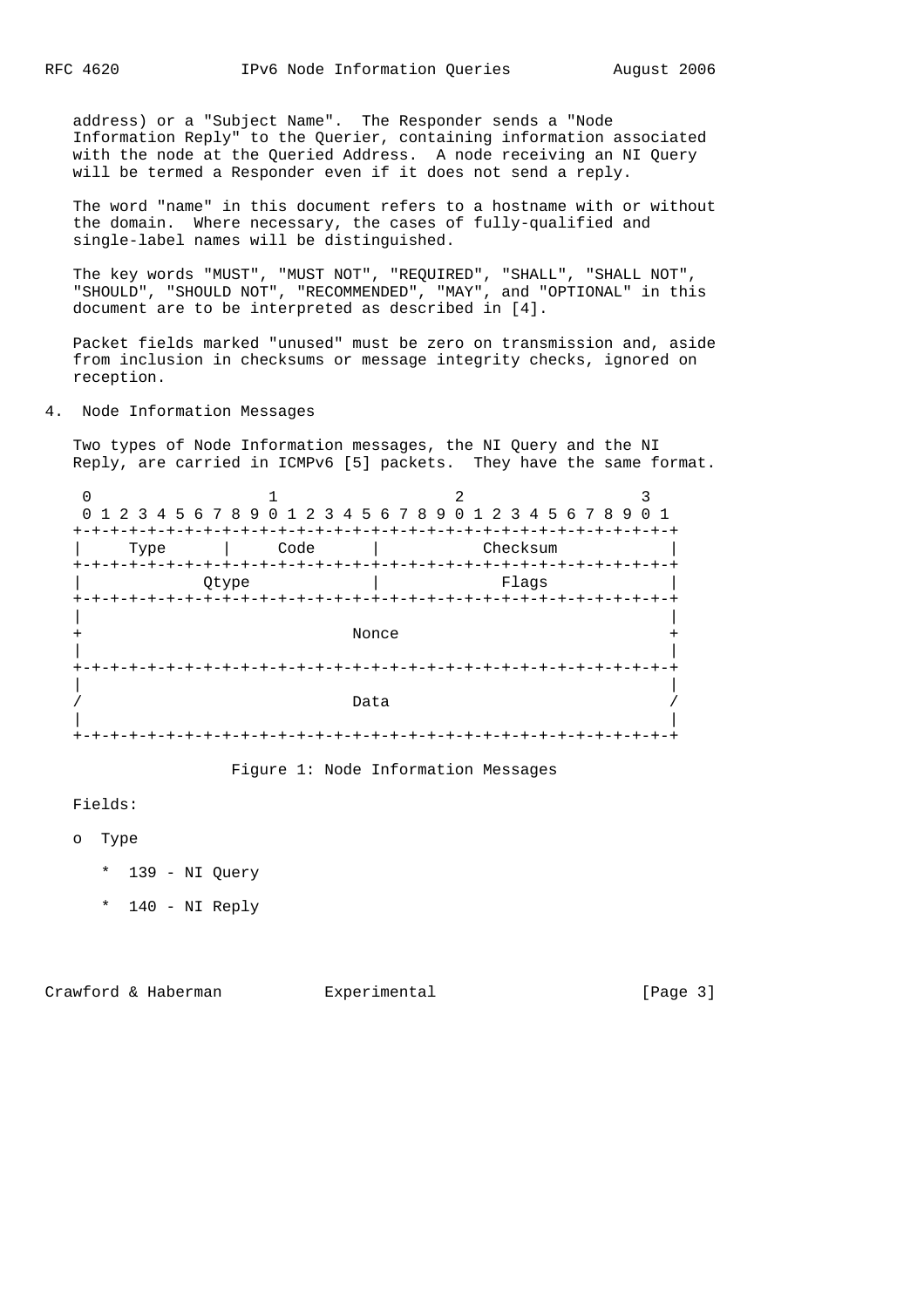|  | Code |  |
|--|------|--|
|  |      |  |

- \* For NI Query
	- + 0 Indicates that the Data field contains an IPv6 address that is the Subject of this Query.
	- + 1 Indicates that the Data field contains a name that is the Subject of this Query, or is empty, as in the case of a NOOP.
	- + 2 Indicates that the Data field contains an IPv4 address that is the Subject of this Query.
- \* For NI Reply
	- + 0 Indicates a successful reply. The Reply Data field may or may not be empty.
	- + 1 Indicates that the Responder refuses to supply the answer. The Reply Data field will be empty.
	- + 2 Indicates that the Qtype of the Query is unknown to the Responder. The Reply Data field will be empty.
- o Checksum The ICMPv6 checksum.
- o Qtype A 16-bit field that designates the type of information requested in a Query or supplied in a Reply. Its value in a Reply is always copied from the corresponding Query by the Responder. Five values of Qtype are specified in this document.
- o Flags Qtype-specific flags that may be defined for certain Query types and their Replies. Flags not defined for a given Qtype must be zero on transmission and ignored on reception, and must not be copied from a Query to a Reply unless so specified in the definition of the Qtype.
- o Nonce An opaque 64-bit field to help avoid spoofing and/or to aid in matching Replies with Queries. Its value in a Query is chosen by the Querier. Its value in a Reply is always copied from the corresponding Request by the Responder.
- o Data In a Query, the Subject Address or Name. In a Reply, Qtype-specific data is present only when the ICMPv6 Code field is zero. The length of the Data may be inferred from the IPv6 header's Payload Length field [6], the length of the fixed portion

Crawford & Haberman Experimental Crawford & Haberman Experimental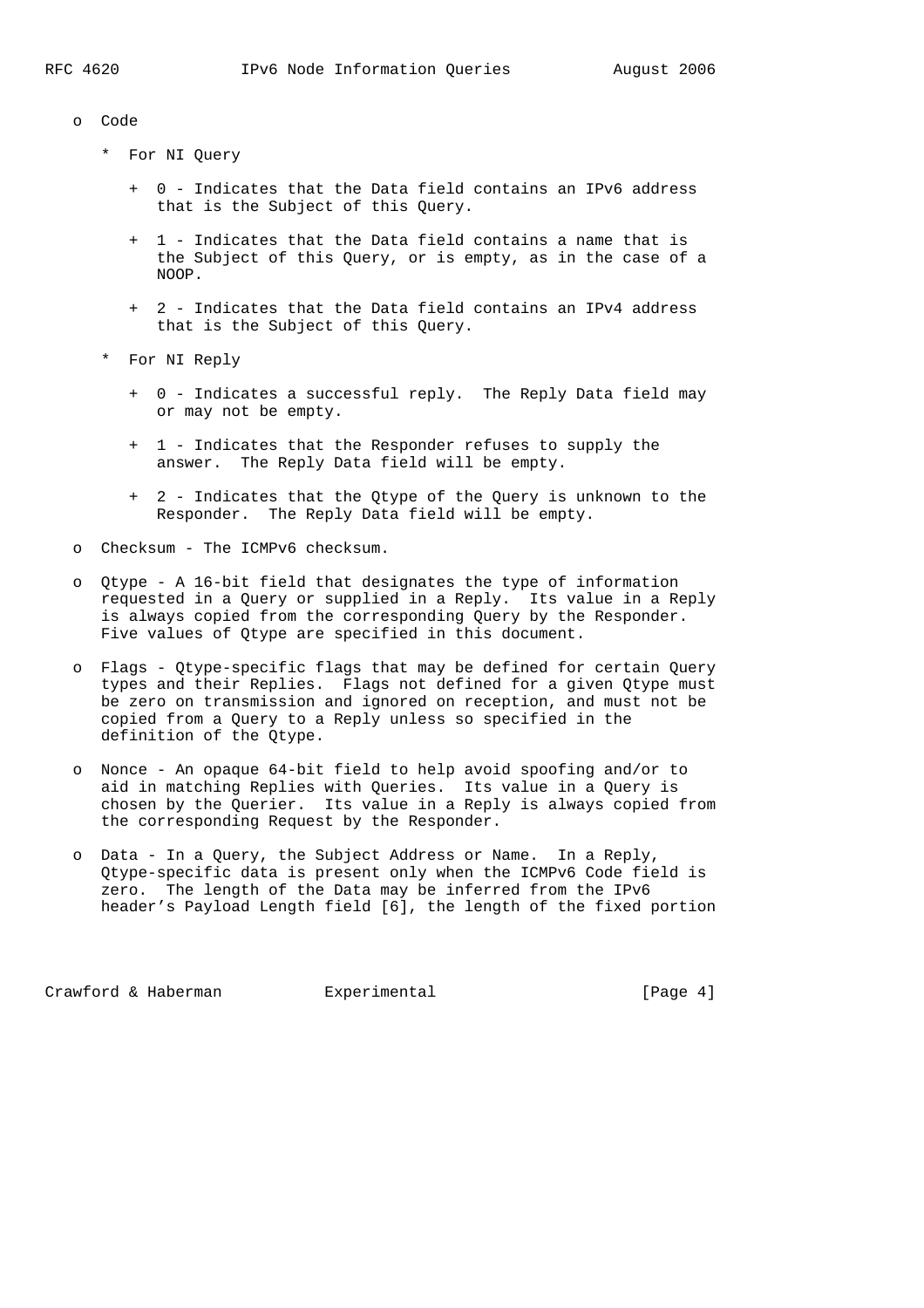of the NI packet, and the lengths of the ICMPv6 header and intervening extension headers.

 Note that the type of information present in the Data field of a Query is declared by the ICMP Code, whereas the type of information, if any, in the Data field of a Reply is determined by the Qtype.

 When the Subject of a Query is a name, the name MUST be in DNS wire format [2]. The name may be either a fully-qualified domain name, including the terminating zero-length label, or a single DNS label followed by two zero-length labels. Since a Query contains at most one name, DNS name compression MUST NOT be used.

#### 5. Message Processing

 The Querier constructs an ICMP NI Query and sends it to the address from which information is wanted. When the Subject of the Query is an IPv6 address, that address will normally be used as the IPv6 destination address of the Query, but need not be if the Querier has useful a priori information about the addresses of the target node. An NI Query may also be sent to a multicast address of link-local scope [3].

When the Subject is a name, either fully-qualified or single component, and the Querier does not have a unicast address for the target node, the query MUST be sent to a link-scope multicast address formed in the following way. The Subject Name is converted to the canonical form defined by DNS Security [7], which is uncompressed with all alphabetic characters in lowercase. (If additional DNS label types or character sets for hostnames are defined, the rules for canonicalizing those labels will be found in their defining specification.) Compute the MD5 hash [8] of the first label of the Subject Name--the portion beginning with the first one-octet length field and up to, but excluding, any subsequent length field. Append the first 24 bits of that 128-bit hash to the prefix FF02:0:0:0:0:2:FF00::/104. The resulting multicast address will be termed the "NI Group Address" for the name. A node will support an "NI Group Address" for each unique single-label name.

 The Nonce MUST be a random or good pseudo-random value to foil spoofed replies. An implementation that allows multiple independent processes to send NI Queries MAY use the Nonce value to deliver Replies to the correct process. Nonetheless, such processes MUST check the received Nonce and ignore extraneous Replies.

 If true communication security is required, IP Security (IPsec) [14] should be used. Providing the infrastructure to authenticate NI

Crawford & Haberman Experimental Crawford & Fage 5]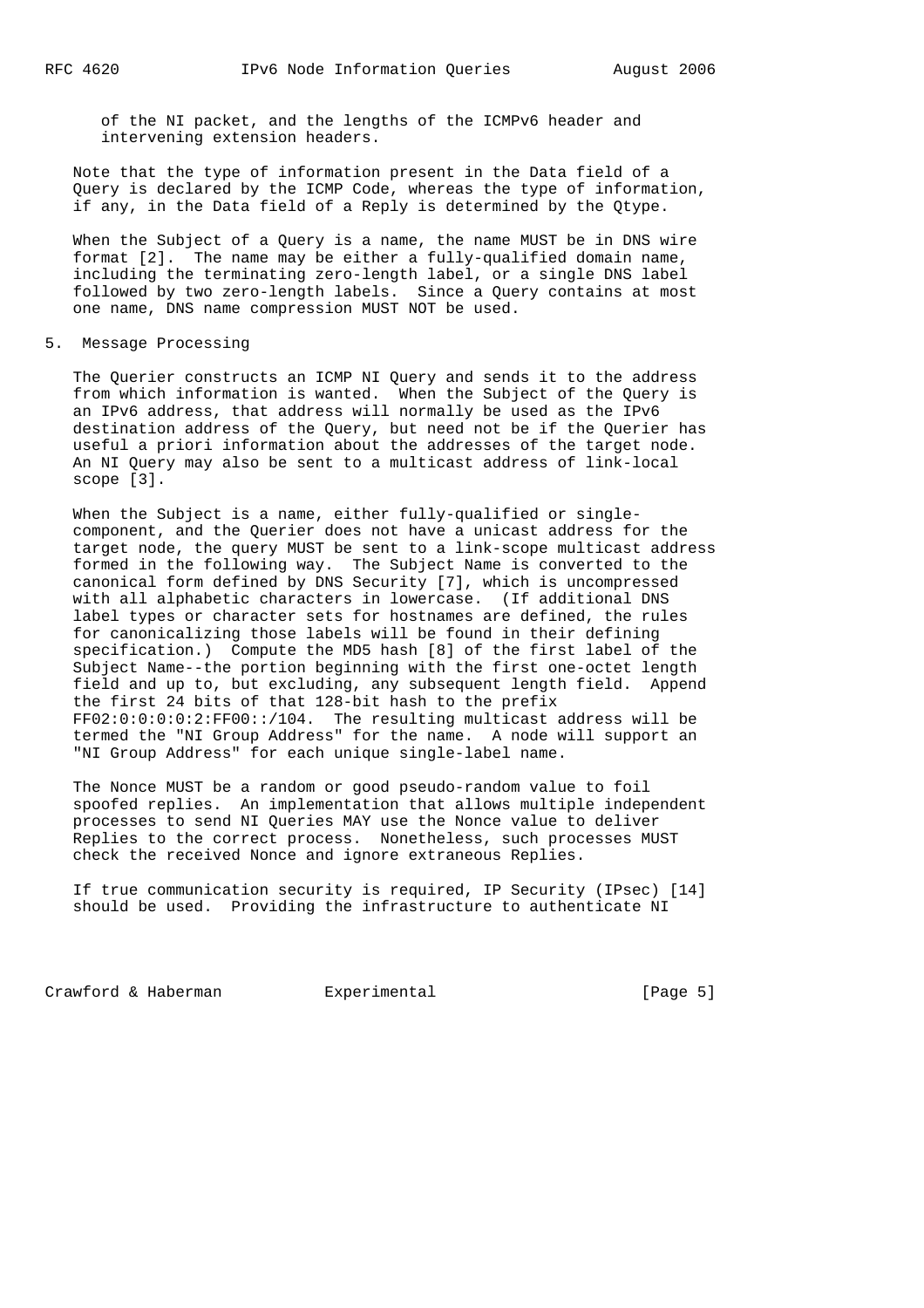Queries and Replies may be quite difficult outside of a well-defined community.

 Upon receiving an NI Query, the Responder must check the Query's IPv6 destination address and discard the Query without further processing unless it is one of the Responder's unicast or anycast addresses, or a link-local scope multicast address that the Responder has joined. Typically, the latter will be an NI Group Address for a name belonging to the Responder. A node MAY be configured to discard NI Queries to multicast addresses other than its NI Group Address(es), but if so, the default configuration SHOULD be not to discard them.

 A Responder must also silently discard a Query whose Subject Address or Name (in the Data field) does not belong to that node. A single component Subject Name matches any fully-qualified name whose first label matches the Subject. All name matching is done in a case independent manner consistent with DNS Security (DNSSEC) name canonicalization [7].

 Next, if Qtype is unknown to the Responder, it must return an NI Reply with ICMPv6 Code = 2 and no Reply Data. The Responder should rate-limit such replies as it would ICMPv6 error replies [5].

 Next, the Responder should decide whether to refuse an answer, based on local policy. (See the "Security Considerations" section for recommended default behavior.) If an answer is refused, depending on local policy the Responder can elect to silently discard the query or send an NI Reply with ICMPv6 Code = 1 and no Reply Data. Again, the Responder should rate-limit such replies as it would ICMPv6 error replies [5].

 Finally, if the Qtype is known and the response is allowed by local policy, the Responder MUST fill in the Flags and Reply Data of the NI Reply in accordance with the definition of the Qtype and transmit the NI Reply. The source address of the NI Reply SHOULD be selected using the rules defined in [9].

 If the Query was sent to a multicast address, transmission of the Reply MUST be delayed by a random interval between zero and [Query Response Interval], as defined by Multicast Listener Discovery Version 2 [10].

# 6. Defined Qtypes

 The following Qtypes are defined. Qtypes 0, 2, and 3 MUST be supported by any implementation of this protocol. Qtype 4 SHOULD be supported by any implementation of this protocol on an IPv4/IPv6 dual-stack node and MAY be supported on an IPv6-only node.

Crawford & Haberman Experimental Crawford & Haberman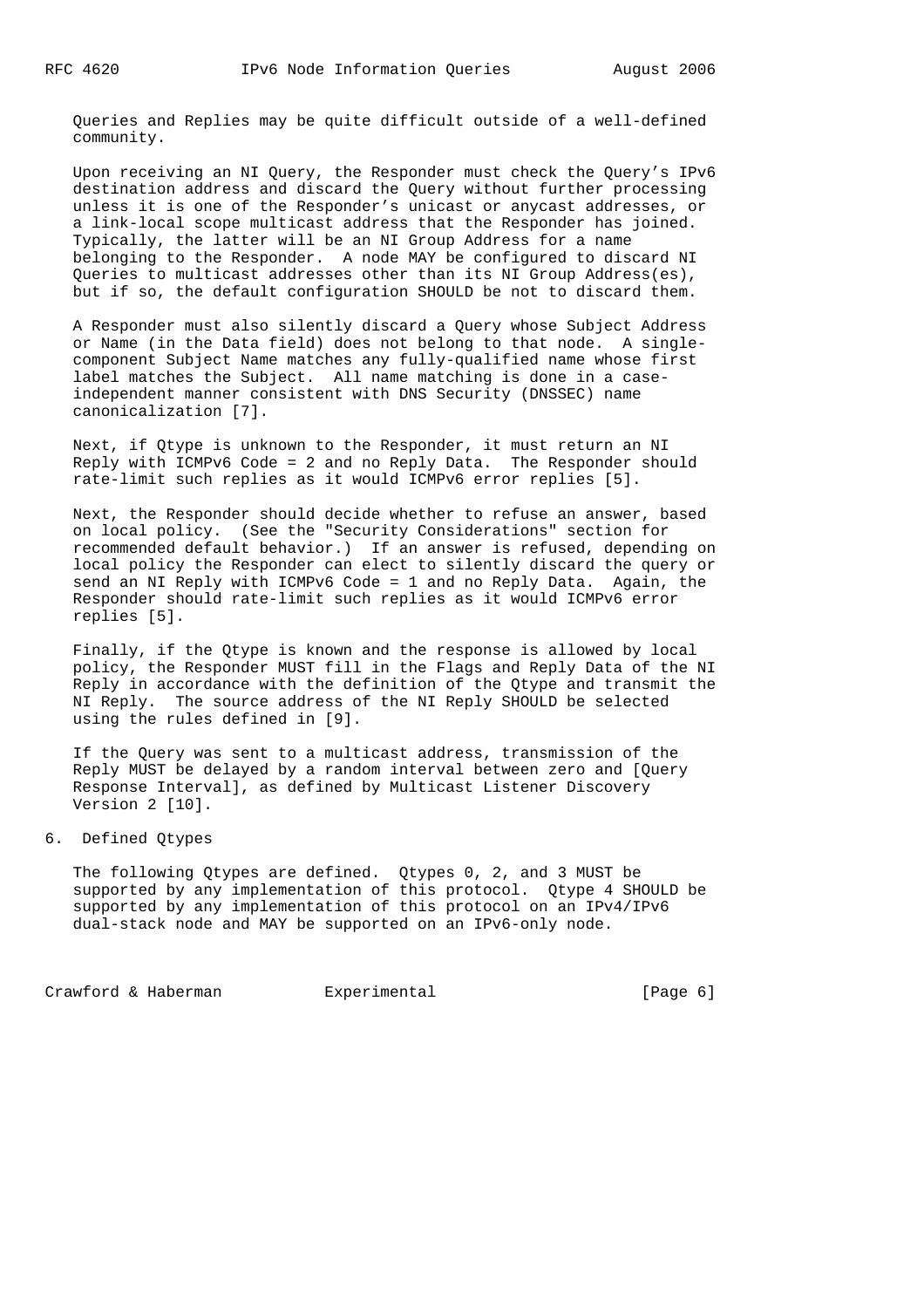|  | NOOP<br>unused              |
|--|-----------------------------|
|  | Node Name<br>Node Addresses |
|  | IPv4 Addresses              |

#### 6.1. NOOP

 This NI type has no defined flags and never has a Data field. A Reply to an NI NOOP Query tells the Querier that a node with the Queried Address is up and reachable and implements the Node Information protocol. On transmission, the ICMPv6 Code in a NOOP Query must be set to 1 and the Code in a NOOP Reply must be 0. On reception of a NOOP Query or Reply, the Code must be ignored.

### 6.2. Node Name

 The NI Node Name Query requests the fully-qualified or single component name corresponding to the Subject Address or Name. The Reply Data has the following format.

| 0 1 2 3 4 5 6 7 8 9 0 1 2 3 4 5 6 7 8 9 0 1 2 3 4 5 6 7 8 9 0 1    |      |  |  |  |  |  |  |  |  |  |  |  |  |  |  |
|--------------------------------------------------------------------|------|--|--|--|--|--|--|--|--|--|--|--|--|--|--|
| $+ \cdot$                                                          |      |  |  |  |  |  |  |  |  |  |  |  |  |  |  |
|                                                                    | TTT. |  |  |  |  |  |  |  |  |  |  |  |  |  |  |
| -+-+-+-+-+-+-+-+-+-+-+-+-+-+-+-+-+-<br>$+ - + - + - + - + - + - +$ |      |  |  |  |  |  |  |  |  |  |  |  |  |  |  |
| Node Names                                                         |      |  |  |  |  |  |  |  |  |  |  |  |  |  |  |
|                                                                    |      |  |  |  |  |  |  |  |  |  |  |  |  |  |  |
|                                                                    |      |  |  |  |  |  |  |  |  |  |  |  |  |  |  |
|                                                                    |      |  |  |  |  |  |  |  |  |  |  |  |  |  |  |
|                                                                    |      |  |  |  |  |  |  |  |  |  |  |  |  |  |  |
|                                                                    |      |  |  |  |  |  |  |  |  |  |  |  |  |  |  |

# Figure 2: Node Information Reply Message

- o TTL (Time to Live) MUST be zero. Any non-zero value received MUST be treated as zero. This field is no longer used but is present to preserve backward compatibility with older implementations.
- o Node Names The fully-qualified or single-component name or names of the Responder that correspond(s) to the Subject Address or Name, in DNS wire format, Section 3.1 of [2]. Each name MUST be fully-qualified if the responder knows the domain suffix;

Crawford & Haberman Experimental [Page 7]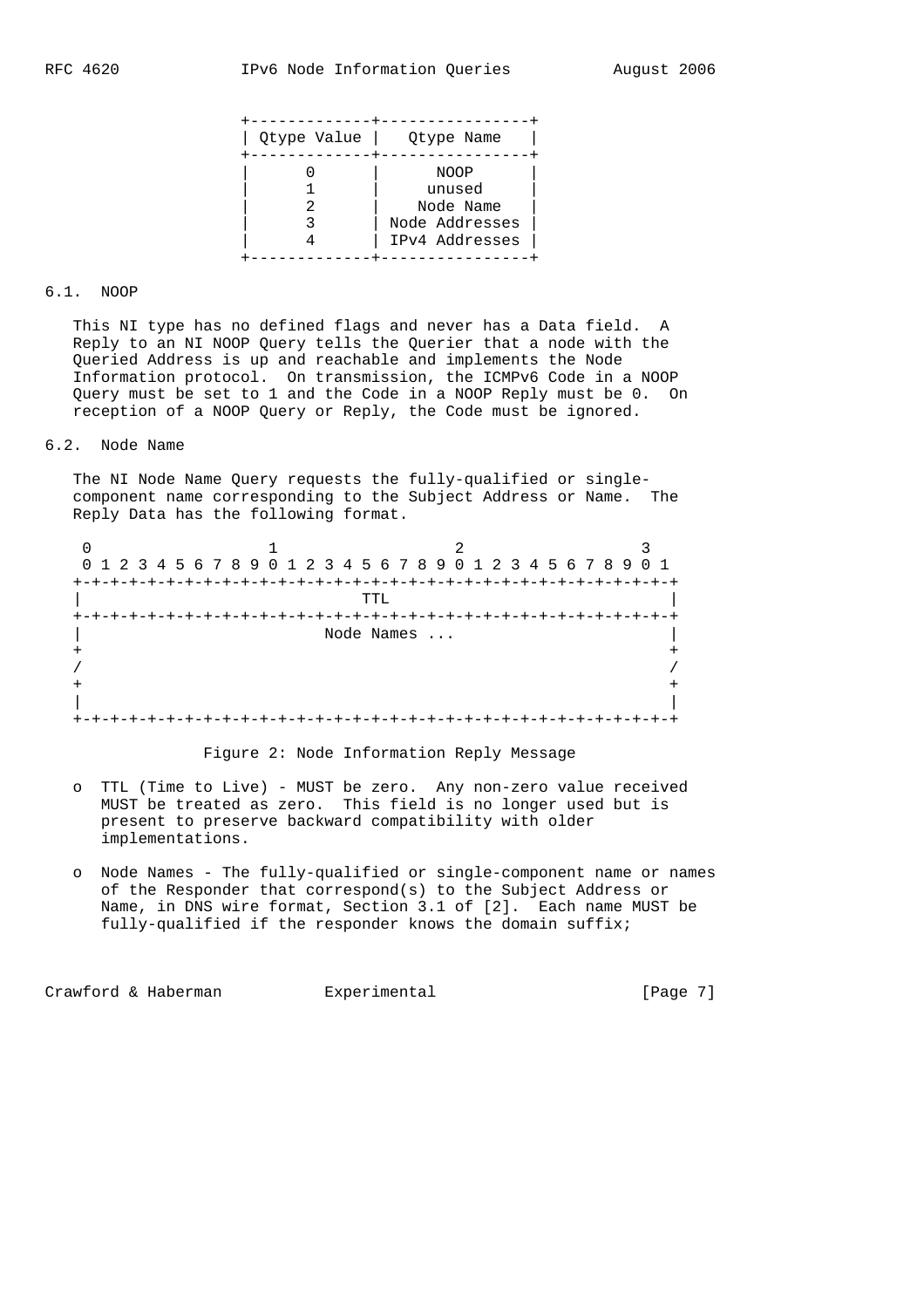otherwise, each name MUST be a single DNS label followed by two zero-length labels. When multiple node names are returned and more than one of them is fully-qualified, DNS name compression, Section 4.1.4 of [2], SHOULD be used, and the offsets are counted from the first octet of the Data field. An offset of 4, for example, will point to the beginning of the first name.

The Responder must fill in the TTL field of the Reply with zero.

Only one TTL is included in the Reply.

 If the Responder does not know its name at all, it MUST send a Reply with TTL=0 and no Node Names (or a Reply with Code=1 indicating refusal to answer). The Querier will be able to determine from the packet length that the Data field contains no names.

#### 6.3. Node Addresses

 The NI Node Addresses Query requests some set of the Responder's IPv6 unicast addresses. The Reply Data is a sequence of 128-bit IPv6 addresses, with each address preceded by a separate 32-bit TTL value, with Preferred addresses listed before Deprecated addresses [11]; otherwise, they are in no special order. Five flag bits are defined in the Query and six in the Reply.

| 0 1 2 3 4 5 6 7 8 9 0 1 2 3 4 5 6 7 8 9 0 1 2 3 4 5 6 7 8 9 0 1<br>Qtype=3 |  |  |  |  |  |  |  |  |  | G S L C A T <br>unused |  |  |  |  |  |  |  |  |  |  |  |  |  |  |  |
|----------------------------------------------------------------------------|--|--|--|--|--|--|--|--|--|------------------------|--|--|--|--|--|--|--|--|--|--|--|--|--|--|--|
|                                                                            |  |  |  |  |  |  |  |  |  |                        |  |  |  |  |  |  |  |  |  |  |  |  |  |  |  |

Figure 3: Node Information Address Query

o G - If set to 1, Global-scope addresses [12] are requested.

- o S If set to 1, Site-local addresses [12] are requested. However, Site-local addresses are now deprecated [15] and this flag is for backward compatibility.
- o L If set to 1, Link-local addresses [12] are requested.
- o C If set to 1, IPv4-compatible (now deprecated) and IPv4-mapped addresses [3] are requested. Responses SHOULD include IPv4 addresses in IPv4-mapped form.
- o A If set to 1, all the Responder's unicast addresses (of the specified  $score(s)$  are requested. If  $0$ , only those addresses are requested that belong to the interface (or any one interface) that

Crawford & Haberman Experimental Crawford & Haberman Experimental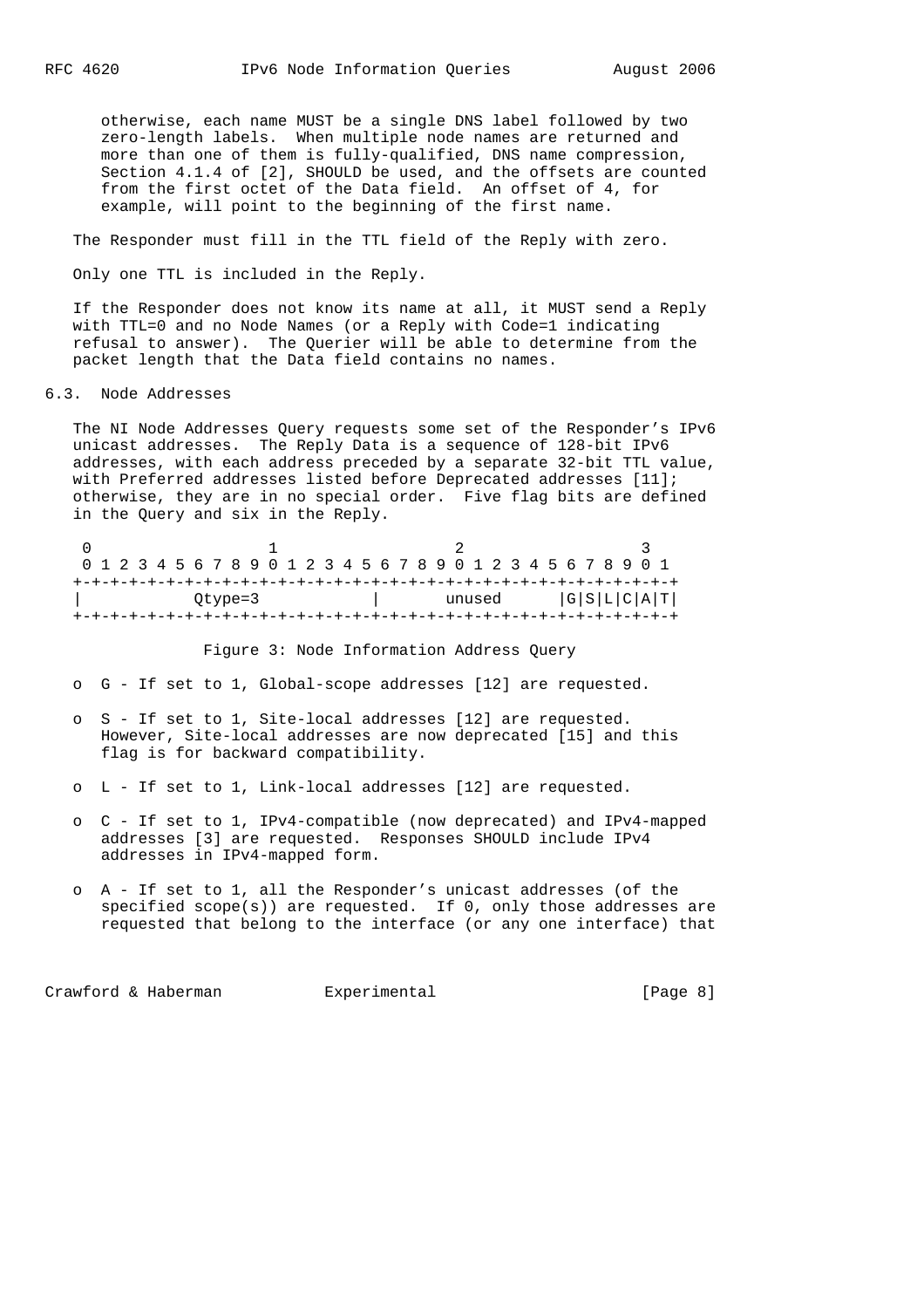has the Subject Address or that are associated with the Subject Name.

 o T - Defined in a Reply only, indicates that the set of addresses is incomplete for space reasons.

 Flags G, S, L, C, and A are copied from a Query to the corresponding Reply.

The TTL associated with each address MUST be zero.

6.4. IPv4 Addresses

 The NI IPv4 Addresses Query requests some set of the Responder's IPv4 unicast addresses. The Reply Data is a sequence of 32-bit IPv4 addresses, each address preceded by a 32-bit TTL value. One flag bit is defined in the Query and two in the Reply.

| 0 1 2 3 4 5 6 7 8 9 0 1 2 3 4 5 6 7 8 9 0 1 2 3 4 5 6 7 8 9 0 1 |  |  |  |  |  |  |  |  |  |  |        |  |  |  |  |  |  |  |  |     |  |  |  |  |  |  |
|-----------------------------------------------------------------|--|--|--|--|--|--|--|--|--|--|--------|--|--|--|--|--|--|--|--|-----|--|--|--|--|--|--|
|                                                                 |  |  |  |  |  |  |  |  |  |  |        |  |  |  |  |  |  |  |  |     |  |  |  |  |  |  |
| Qtype=4                                                         |  |  |  |  |  |  |  |  |  |  | unused |  |  |  |  |  |  |  |  | A T |  |  |  |  |  |  |
|                                                                 |  |  |  |  |  |  |  |  |  |  |        |  |  |  |  |  |  |  |  |     |  |  |  |  |  |  |

Figure 4: Node Information IPv4 Address Query

- o A If set to 1, all the Responder's unicast addresses are requested. If 0, only those addresses are requested that belong to the interface (or any one interface) that has the Subject Address.
- o T Defined in a Reply only, indicates that the set of addresses is incomplete for space reasons.

Flag A is copied from a Query to the corresponding Reply.

The TTL associated with each address MUST be zero.

## 6.4.1. Discussion

 It is possible that a node may treat IPv4 interfaces and IPv6 interfaces as distinct, even though they are associated with the same hardware. When such a node is responding to an NI Query having a Subject Address of one type requesting the other type, and the Query has the A flag set to 0, it SHOULD consider IP interfaces, other than tunnels, associated with the same hardware as being the same interface.

Crawford & Haberman Experimental Crawford & Haberman Experimental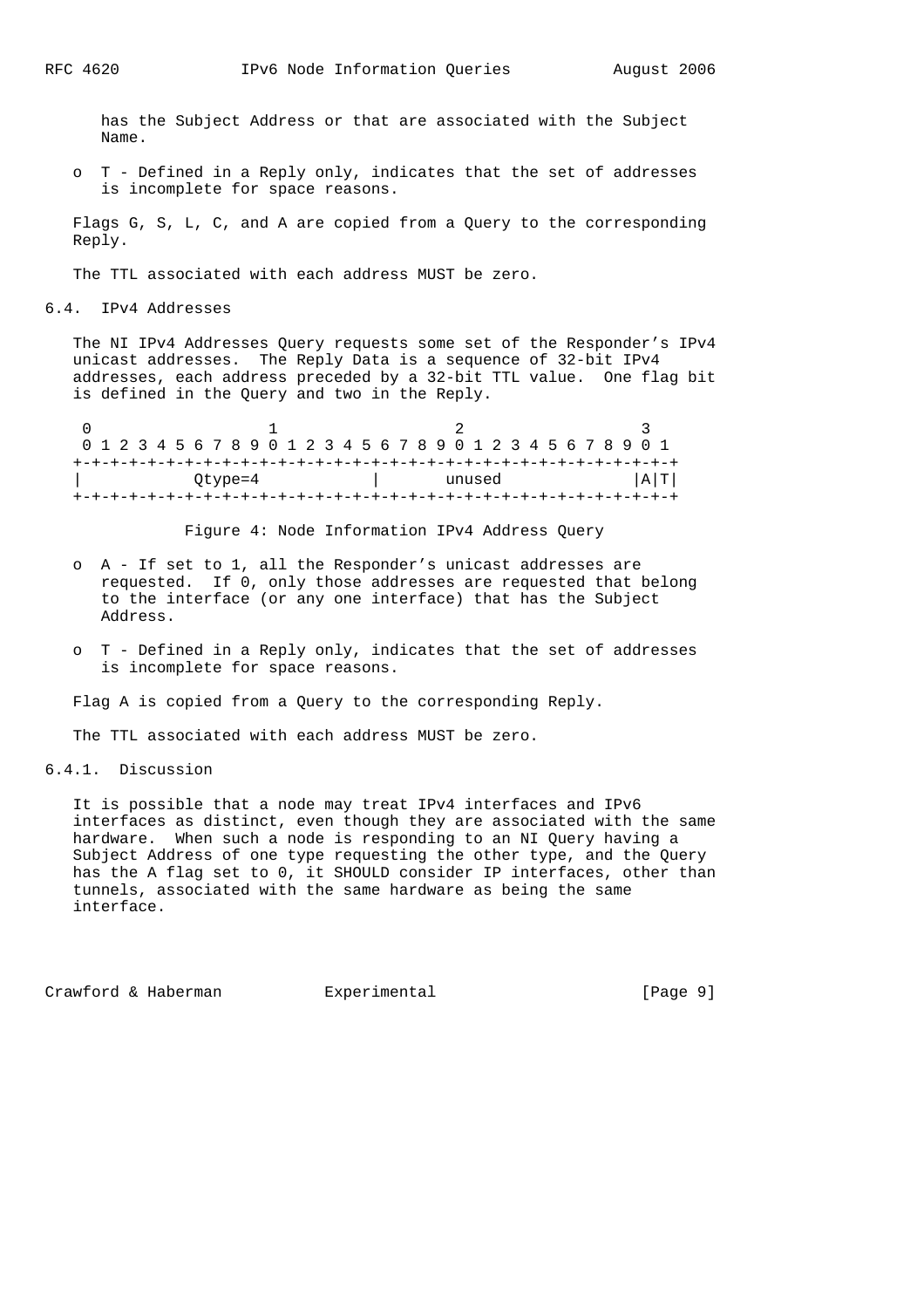# 7. IANA Considerations

 ICMPv6 type values 139 and 140 were previously assigned by IANA for this protocol. This document defines three values of the ICMPv6 Code field for each of these ICMPv6 Type values. Additional Code values may be defined using the "Specification Required" criteria from [16]. IANA has established and will maintain a registry for the Code fields associated with the Node Information Query ICMPv6 Types as a part of its ICMPv6 Registry updated in [13].

 This document defines five values of Qtype, numbers 0 through 4. Following the policies outlined in [16], new values, and their associated Flags and Reply Data, are to be defined by IETF Consensus.

 The IANA has assigned the IPv6 multicast prefix FF02:0:0:0:0:2:FF00::/104 for use in Node Information Queries as defined in Section 5. It should be noted that this assignment does conform with the requirements defined in [17].

### 8. Security Considerations

 This protocol shares the security issues of ICMPv6 that are documented in the "Security Considerations" section of [5].

 This protocol has the potential of revealing information useful to a would-be attacker. An implementation of this protocol MUST have a default configuration that refuses to answer queries from global scope [3] addresses.

 Implementations SHOULD apply rate-limiting to NI responses to avoid being used in a denial-of-service attack.

 The anti-spoofing Nonce does not give any protection from spoofers who can eavesdrop the Query or the Reply.

 The information learned via this protocol SHOULD NOT be trusted for making security-relevant decisions unless some other mechanisms beyond the scope of this document are used to authenticate this information.

 An implementation of this protocol SHOULD provide the ability to control the dissemination of information related to IPv6 Privacy Addresses [18]. The default action of this policy SHOULD NOT provide a response to a Query that contains a node's Privacy Addresses.

 A node MUST NOT include Privacy Addresses in any Node Addresses response that includes a public address, or for which the source address of the response, the destination address of the request, or

Crawford & Haberman Experimental [Page 10]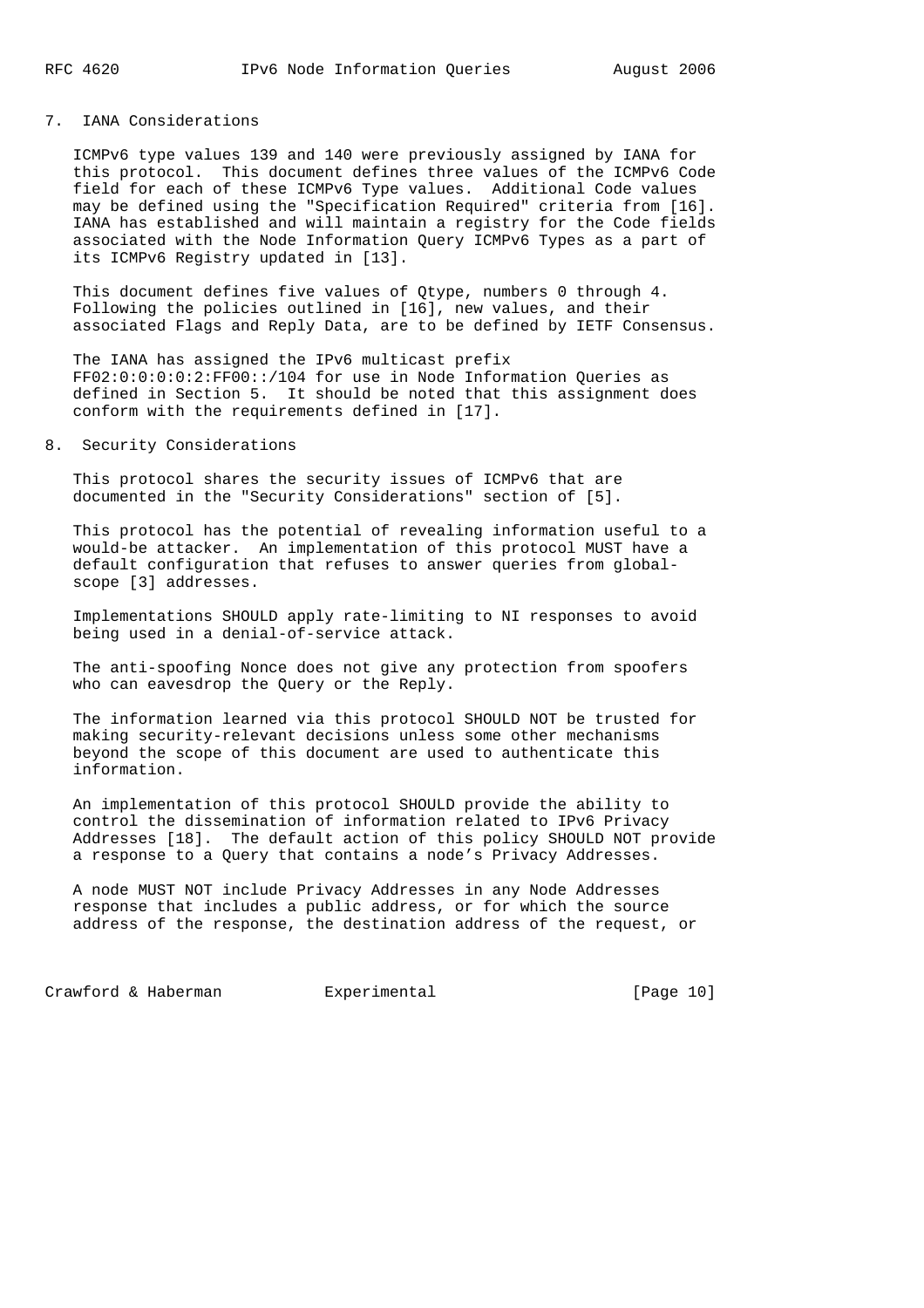the Subject Address of the request is a public address. Similarly, a node MUST NOT include any address other than the (single) Privacy Address in any Node Addresses response that includes the Privacy Address, or for which the source address of the response, the destination address of the request, or the Subject Address of the request is the Privacy Address.

9. Acknowledgements

 Alain Durand contributed to this specification, and valuable feedback and implementation experience were provided by Jun-Ichiro Hagino and Tatuya Jinmei. Other useful comments were received from Robert Elz, Keith Moore, Elwyn Davies, Pekka Savola, and Dave Thaler. Bob Hinden and Brian Haberman have acted as document editors during the IETF advancement process.

 This document is not the first proposal of a direct query mechanism for address-to-name translation. The idea had been discussed briefly in the IPng working group, and RFC 1788 [19] describes such a mechanism for IPv4.

10. References

10.1. Normative References

- [1] Mockapetris, P., "Domain names concepts and facilities", STD 13, RFC 1034, November 1987.
- [2] Mockapetris, P., "Domain names implementation and specification", STD 13, RFC 1035, November 1987.
- [3] Hinden, R. and S. Deering, "IP Version 6 Addressing Architecture", RFC 4291, February 2006.
- [4] Bradner, S., "Key words for use in RFCs to Indicate Requirement Levels", BCP 14, RFC 2119, March 1997.
- [5] Conta, A. and S. Deering, "Internet Control Message Protocol (ICMPv6) for the Internet Protocol Version 6 (IPv6) Specification", RFC 2463, December 1998.
- [6] Deering, S. and R. Hinden, "Internet Protocol, Version 6 (IPv6) Specification", RFC 2460, December 1998.
- [7] Arends, R., Austein, R., Larson, M., Massey, D., and S. Rose, "Resource Records for the DNS Security Extensions", RFC 4034, March 2005.

Crawford & Haberman Experimental [Page 11]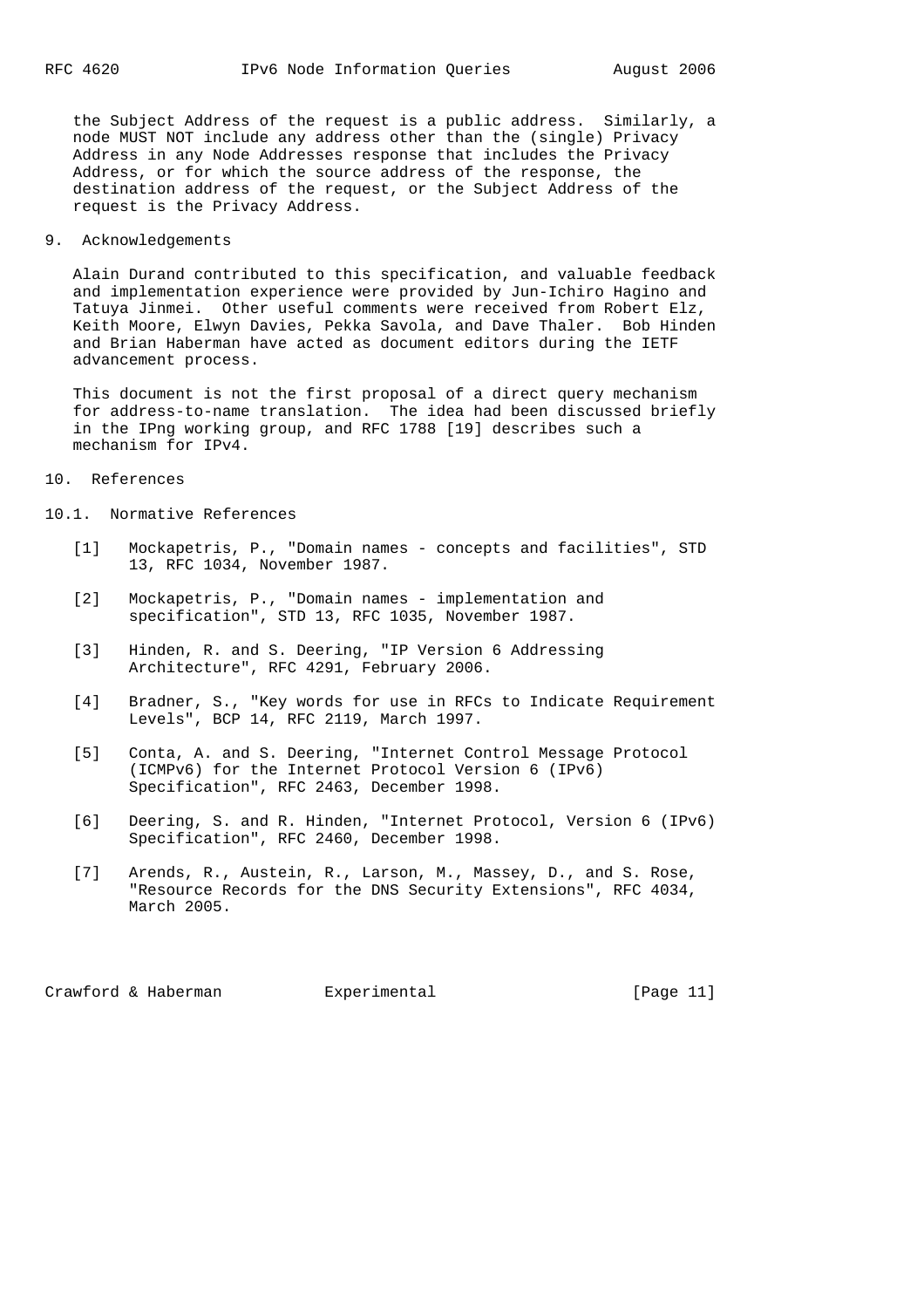- [8] Rivest, R., "The MD5 Message-Digest Algorithm", RFC 1321, April 1992.
- [9] Draves, R., "Default Address Selection for Internet Protocol version 6 (IPv6)", RFC 3484, February 2003.
- [10] Vida, R. and L. Costa, "Multicast Listener Discovery Version 2 (MLDv2) for IPv6", RFC 3810, June 2004.
- [11] Narten, T., Nordmark, E., and W. Simpson, "Neighbor Discovery for IP Version 6 (IPv6)", RFC 2461, December 1998.
- [12] Hinden, R., Deering, S., and E. Nordmark, "IPv6 Global Unicast Address Format", RFC 3587, August 2003.
- [13] Conta, A., Deering, S., and M. Gupta, "Internet Control Message Protocol (ICMPv6) for the Internet Protocol Version 6 (IPv6) Specification", RFC 4443, March 2006.
- 10.2. Informative References
	- [14] Kent, S. and K. Seo, "Security Architecture for the Internet Protocol", RFC 4301, December 2005.
	- [15] Huitema, C. and B. Carpenter, "Deprecating Site Local Addresses", RFC 3879, September 2004.
	- [16] Narten, T. and H. Alvestrand, "Guidelines for Writing an IANA Considerations Section in RFCs", BCP 26, RFC 2434, October 1998.
	- [17] Haberman, B., "Allocation Guidelines for IPv6 Multicast Addresses", RFC 3307, August 2002.
	- [18] Narten, T. and R. Draves, "Privacy Extensions for Stateless Address Autoconfiguration in IPv6", RFC 3041, January 2001.
	- [19] Simpson, W., "ICMP Domain Name Messages", RFC 1788, April 1995.

Crawford & Haberman Experimental [Page 12]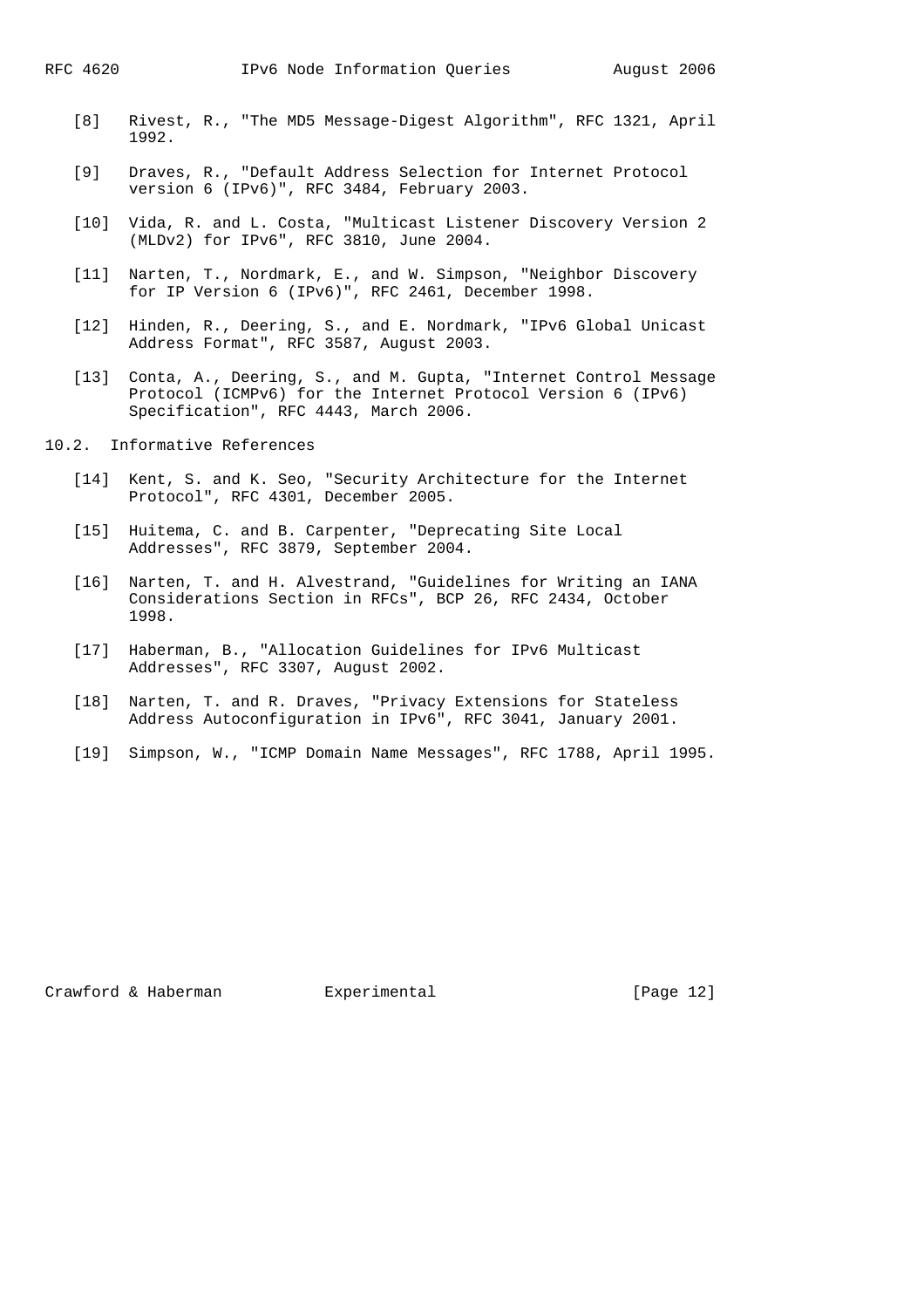Authors' Addresses

 Matt Crawford Fermilab PO Box 500 Batavia, IL 60510 US Phone: +1 630 840 3461 EMail: crawdad@fnal.gov Brian Haberman (editor) Johns Hopkins University Applied Physics Lab 11100 Johns Hopkins Road Laurel, MD 20723-6099 US Phone: +1 443 778 1319 EMail: brian@innovationslab.net

Crawford & Haberman Experimental [Page 13]